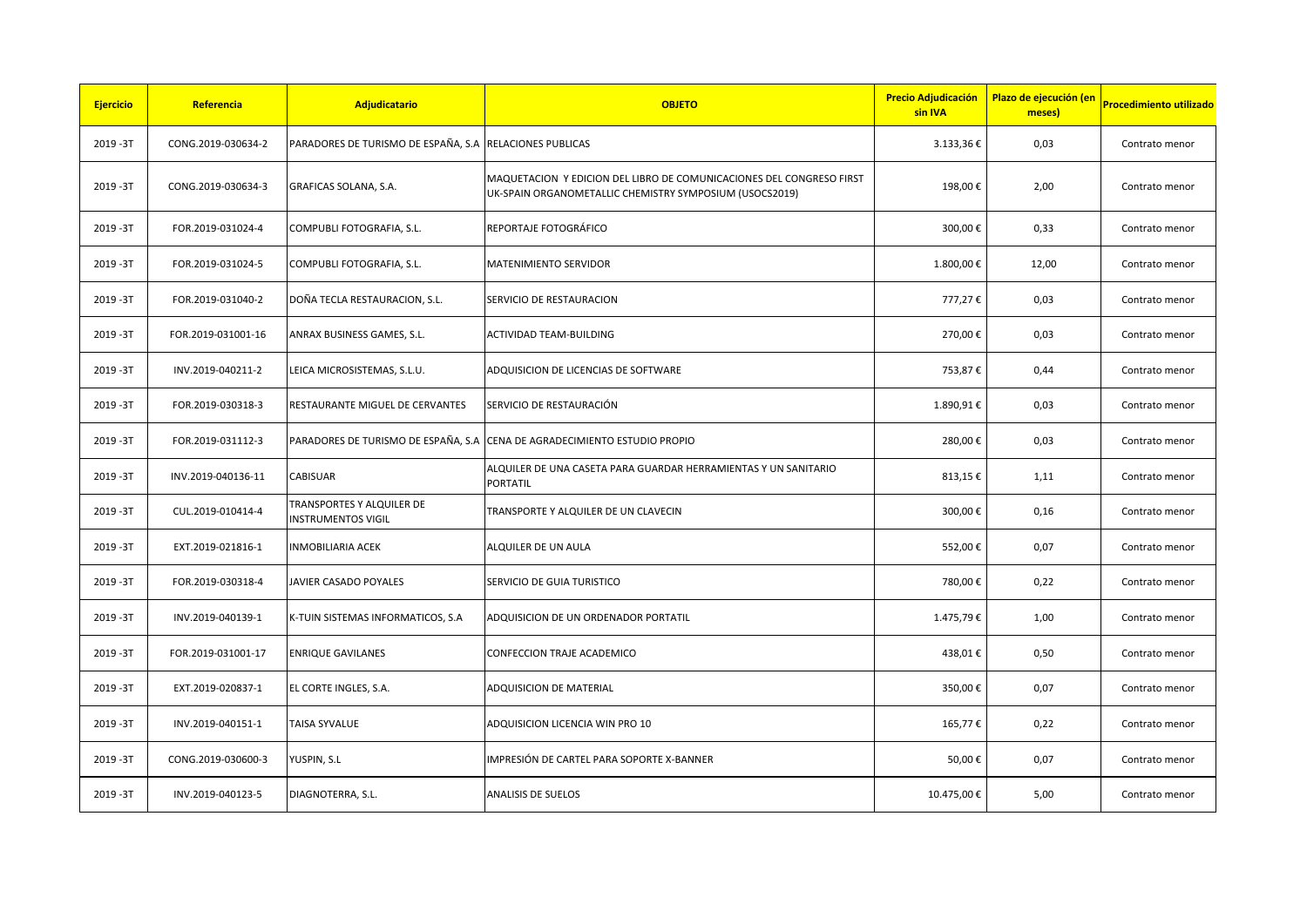| 2019-3T | INV.2019-040402-3  | FERRETERIA DAGANZO, S.L.                                             | ADQUISICION DE MATERIAL                                                                                                                                                                                                                               | 513,22€   | 0,13  | Contrato menor |
|---------|--------------------|----------------------------------------------------------------------|-------------------------------------------------------------------------------------------------------------------------------------------------------------------------------------------------------------------------------------------------------|-----------|-------|----------------|
| 2019-3T | INV.2019-040402-4  | ABACO SUYTEC, S.A.U.                                                 | ADQUISICION DE SUMINISTROS                                                                                                                                                                                                                            | 400,00€   | 4,00  | Contrato menor |
| 2019-3T | INV.2019-040211-3  | SIGMA ALDRICH QUIMICA, S.L.U                                         | ADQUISICION DE material para la inclusión de muestras                                                                                                                                                                                                 | 88,40€    | 0,44  | Contrato menor |
| 2019-3T | INV.2019-040166-1  | SEINSA-MARÍA ROSARIO FERNANDEZ<br><b>VALLE</b>                       | ADQUISICION DE MATERIAL                                                                                                                                                                                                                               | 300,00€   | 0,22  | Contrato menor |
| 2019-3T | INV.2019-040142-1  | REPESSA SISTEMAS, S.A.                                               | ADQUISICION DE EQUIPO INFORMATICO                                                                                                                                                                                                                     | 3.125,00€ | 1,00  | Contrato menor |
| 2019-3T | INV.2019-040144-3  | VALERIO SAN MARTIN, S.L.                                             | CONTRATACION LABORES EXCAVACIÓN                                                                                                                                                                                                                       | 270,00€   | 0,22  | Contrato menor |
| 2019-3T | INV.2019-040136-12 | ZONA PLÁSTICA, S.L.                                                  | ADQUISICION PRODUCTOS FABRICADOS EN PLÁSTICO                                                                                                                                                                                                          | 518,77€   | 0,44  | Contrato menor |
| 2019-3T | FOR.2019-030300-2  | <b>GESTION Y EXPLOTACION DE</b><br>RESTAURANTES (RESTAURANTE ABADES) | RESTAURACION                                                                                                                                                                                                                                          | 3.818,18€ | 0,03  | Contrato menor |
| 2019-3T | CONG.2019-030631-2 | LARA CREATIVOS Y PUBLICISTAS, S.L.U                                  | ADQUISICION DE LIBRETAS DE NOTAS PARA EL CONGRESO INTERNACIONAL 25 TH<br>LATIN-AMERICAN SYMPOSIUM ON BIOTECHNOLOGY, BIOMEDICAL,<br>BIOPHARMACEUTICAL AND INDUSTRIAL APPLICATIONS OF CAPILLARY<br>ELECTROPHORESIS AND MICROCHIP TECHNOLOGY (LACE 2019) | 2.950,00€ | 0,50  | Contrato menor |
| 2019-3T | INV.2019-040136-13 | <b>JEN QUIMICA</b>                                                   | ADQUISICION PRODUCTOS DE LIMPIEZA                                                                                                                                                                                                                     | 270,80€   | 0,03  | Contrato menor |
| 2019-3T | INV.2019-040136-14 | <b>CIR62</b>                                                         | <b>AQUISICION DE MATERIAL</b>                                                                                                                                                                                                                         | 512,33€   | 0,03  | Contrato menor |
| 2019-3T | INV.2019-040136-15 | AS ALIANZAS Y SUBCONTRATAS                                           | SERVICIO DE AUXILIAR DE CONTROL                                                                                                                                                                                                                       | 150,00€   | 0,03  | Contrato menor |
| 2019-3T | INV.2019-040177-1  | BETA ANALYTIC LIMITED                                                | DATACIONES RADIOCARBONICAS                                                                                                                                                                                                                            | 7.328,04€ | 0,67  | Contrato menor |
| 2019-3T | EXT.2019-022202-7  | <b>SURNE SEGUROS &amp; PENSIONES</b>                                 | SEGURO ESCOLAR                                                                                                                                                                                                                                        | 8.500,00€ | 10,00 | Contrato menor |
| 2019-3T | CONG.2019-030631-3 | YUSPIN, S.L                                                          | ADQUISICION DE LIBRETAS DE NOTAS PARA EL CONGRESO INTERNACIONAL 25 TH<br>LATIN-AMERICAN SYMPOSIUM ON BIOTECHNOLOGY, BIOMEDICAL,<br>BIOPHARMACEUTICAL AND INDUSTRIAL APPLICATIONS OF CAPILLARY<br>ELECTROPHORESIS AND MICROCHIP TECHNOLOGY (LACE 2019) | 100,00€   | 0,07  | Contrato menor |
| 2019-3T | CONG.2019-030631-4 | REPROGRAFIA CIMA, S.L                                                | IMPRESIÓN DE PROGRAMAS DE MANO PARA EL CONGRESO INTERNACIONAL 25 TH<br>LATIN-AMERICAN SYMPOSIUM ON BIOTECHNOLOGY, BIOMEDICAL,<br>BIOPHARMACEUTICAL AND INDUSTRIAL APPLICATIONS OF CAPILLARY<br>ELECTROPHORESIS AND MICROCHIP TECHNOLOGY (LACE 2019)   | 147,00€   | 0,44  | Contrato menor |
| 2019-3T | CONG.2019-030631-5 | PARADORES DE TURISMO DE ESPAÑA, S.A                                  | CELEBRACION DE LA CENA DE CLAUSURA DEL CONGRESO INTERNACIONAL 25 TH<br>LATIN-AMERICAN SYMPOSIUM ON BIOTECHNOLOGY, BIOMEDICAL,<br>BIOPHARMACEUTICAL AND INDUSTRIAL APPLICATIONS OF CAPILLARY<br>ELECTROPHORESIS AND MICROCHIP TECHNOLOGY (LACE 2019)   | 3.345,45€ | 0,03  | Contrato menor |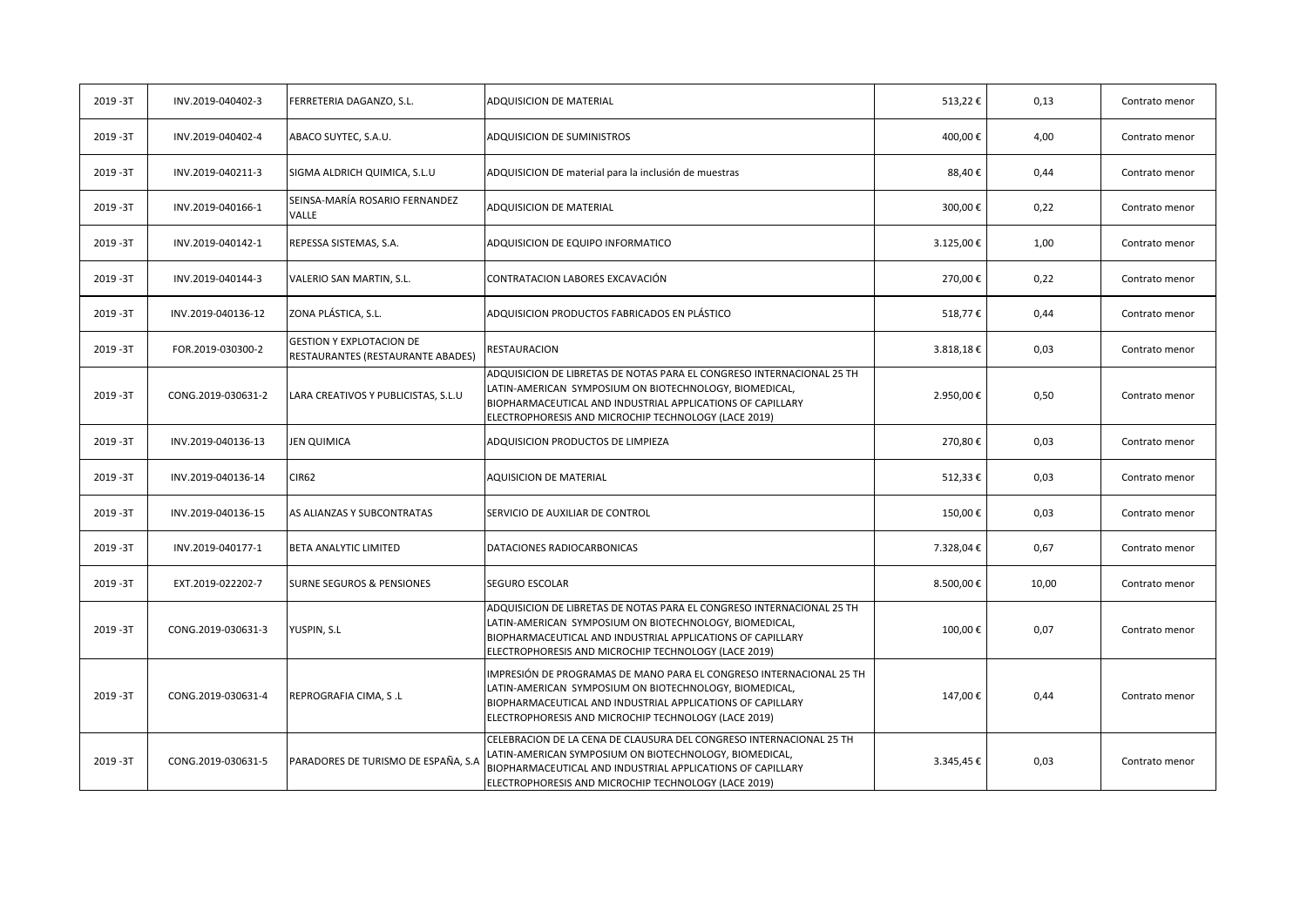| 2019-3T   | CONG.2019-030631-6 | PARADORES DE TURISMO DE ESPAÑA, S.A | ALOJAMIENTO PARA PONENTES INVITADOS AL ENCUENTRO INTERNACIONAL 25 TH<br>LATIN-AMERICAN SYMPOSIUM ON BIOTECHNOLOGY, BIOMEDICAL,<br>BIOPHARMACEUTICAL AND INDUSTRIAL APPLICATIONS OF CAPILLARY<br>ELECTROPHORESIS AND MICROCHIP TECHNOLOGY (LACE 2019)                                                             | 1.407,28€ | 0,03  | Contrato menor |
|-----------|--------------------|-------------------------------------|------------------------------------------------------------------------------------------------------------------------------------------------------------------------------------------------------------------------------------------------------------------------------------------------------------------|-----------|-------|----------------|
| 2019-3T   | CONG.2019-030634-4 | YUSPIN, S.L                         | IMPRESION DE CARTELES PARA SOPORTES DE X-BANNER DEL CONGRESO FIRST UK-<br>SPAIN ORGANOMETALLIC CHEMISTRY SYMPOSIUM (USOCS2019)                                                                                                                                                                                   | 100,00€   | 0,06  | Contrato menor |
| 2019-3T   | CONG.2019-030634-5 | GRAFICAS SOLANA, S.A.               | IMPRESIÓN DE 130 PROGRAMAS DE MANO PARA EL CONGRESO FIRST UK-SPAIN<br>ORGANOMETALLIC CHEMISTRY SYMPOSIUM (USOCS2019)                                                                                                                                                                                             | 457,69€   | 0,23  | Contrato menor |
| 2019-3T   | CONG.2019-030634-6 | IBERSTAND, S.L.                     | CONTRATACIÓN DE PANELES EXPOSITIVOS PARA LOS CONGRESOS FIRST UK-SPAIN<br>ORGANOMETALLIC CHEMISTRY SYMPOSIUM (USOCS2019) Y 25 TH LATIN-AMERICAN<br>SYMPOSIUM ON BIOTECHNOLOGY, BIOMEDICAL, BIOPHARMACEUTICAL AND<br>INDUSTRIAL APPLICATIONS OF CAPILLARY ELECTROPHORESIS AND MICROCHIP<br>TECHNOLOGY (LACE 2019). | 670,00€   | 0,44  | Contrato menor |
| 2019-3T   | FOR.2019-031011-3  | EDITORIAL DESCLEE DE BROUWER, S.A.  | ADQUISICION DE MATERIAL PARA EL CURSO ESPECIALISTA EN PSICOTERAPIA                                                                                                                                                                                                                                               | 2.376,64€ | 1,00  | Contrato menor |
| 2019 - 3T | FOR.2019-031038-2  | FUJIFILM SONOSITE IBERICA, S.L.U    | ADQUISICION DE UNA SONDA DE ECOCARDIOGRAFIA                                                                                                                                                                                                                                                                      | 5.065,20€ | 1,00  | Contrato menor |
| 2019-3T   | FOR.2019-031043-2  | MEDICAL SIMULATOR                   | ADQUISICION DE MATERIAL                                                                                                                                                                                                                                                                                          | 1.822,95€ | 9,00  | Contrato menor |
| 2019-3T   | FOR.2019-031043-3  | G.C.B., S.L. (El pan de siempre)    | SERVICIO DE CATERING                                                                                                                                                                                                                                                                                             | 1.363,64€ | 0,22  | Contrato menor |
| 2019-3T   | FOR.2019-031043-4  | AGROPARDAL DE ALMENDROS S.L.        | ADQUISICION DE ANIMALES DE EXPERIMENTACION                                                                                                                                                                                                                                                                       | 300,88€   | 0,22  | Contrato menor |
| 2019-3T   | FOR.2019-031109-1  | AXON                                | ADQUISICION DE MATERIAL                                                                                                                                                                                                                                                                                          | 270,00€   | 0,44  | Contrato menor |
| 2019-3T   | INV.2019-040136-16 | ANA ALBERICH SOTOMAYOR              | TRADUCCIÓN ARTÍCULO CIENTÍFICO                                                                                                                                                                                                                                                                                   | 1.235,28€ | 0,82  | Contrato menor |
| 2019-3T   | FOR.2019-030300-3  | LINCE PHOTO AGENCY, S.L.            | VIDEO Y FOTOGRAFIA                                                                                                                                                                                                                                                                                               | 810,00€   | 0,07  | Contrato menor |
| 2019-3T   | FOR.2019-030300-4  | SERUNION, S.A.U                     | RESTAURACION                                                                                                                                                                                                                                                                                                     | 1.570,45€ | 0,07  | Contrato menor |
| 2019-3T   | FOR.2019-030300-5  | <b>AZAC</b>                         | SERVICIO DE AZAFATAS                                                                                                                                                                                                                                                                                             | 528,00€   | 0,07  | Contrato menor |
| 2019-3T   | FOR.2019-030300-6  | MDG AUDIOVISUALES                   | SERVICIO DE TRADUCTORES                                                                                                                                                                                                                                                                                          | 1.247,02€ | 0,07  | Contrato menor |
| 2019-3T   | FOR.2019-030300-7  | DGMM EXEMPLAR S.L.                  | MAQUETACION Y ARTES FINALES DE MATERIAL GRAFICO                                                                                                                                                                                                                                                                  | 730,00€   | 0,07  | Contrato menor |
| 2019-3T   | FOR.2019-030300-8  | S&RA CARTELERIA Y PUBLICIDAD        | IMPRESION, PRODUCCION Y MONTAJE DE MATERIAL GRAFICO                                                                                                                                                                                                                                                              | 150,00€   | 0,07  | Contrato menor |
| 2019-3T   | INV.2019-040251-1  | AMAZON EU S.a.r.l. Sucursal España  | ADQUISICION DE MATERIAL                                                                                                                                                                                                                                                                                          | 180,99€   | 1,00  | Contrato menor |
| 2019-3T   | CUL.2019-010414-5  | DOCENOTAS.COM                       | PUBLICIDAD OPERASTUDIO                                                                                                                                                                                                                                                                                           | 720,00€   | 10,50 | Contrato menor |